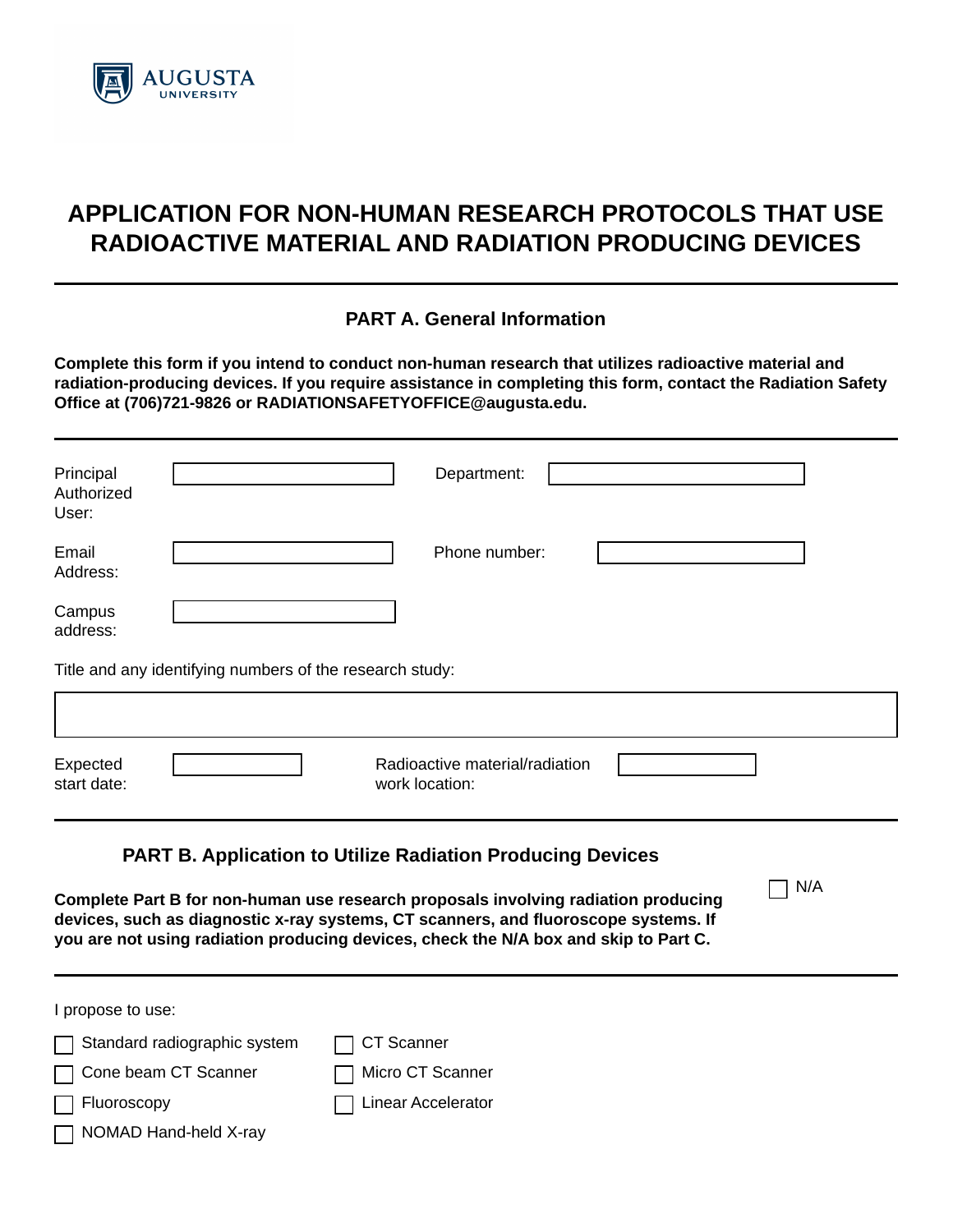|                       |           | Location of radiation producing device(s) :                                              |            | Is this area properly shielded? |                                                                                                                                                                |
|-----------------------|-----------|------------------------------------------------------------------------------------------|------------|---------------------------------|----------------------------------------------------------------------------------------------------------------------------------------------------------------|
|                       |           |                                                                                          | <b>YES</b> | NO                              | Not sure                                                                                                                                                       |
|                       |           | Indicate what methods will be used to reduce the radiation exposure to personnel:        |            |                                 |                                                                                                                                                                |
|                       |           |                                                                                          |            |                                 |                                                                                                                                                                |
| Protocol<br>attached: |           |                                                                                          |            |                                 | The protocol should be in sufficient detail to permit a critical evaluation of the<br>methods for conducting the research and the safety controls established. |
|                       |           | Will a certified radiologic technologist operate the radiation producing device?         |            |                                 |                                                                                                                                                                |
| <b>YES</b>            | <b>NO</b> |                                                                                          |            |                                 |                                                                                                                                                                |
| IF NOT,               |           |                                                                                          |            |                                 |                                                                                                                                                                |
|                       |           | Is the operator of the equipment properly trained?                                       |            |                                 |                                                                                                                                                                |
| <b>YES</b>            | <b>NO</b> |                                                                                          |            |                                 |                                                                                                                                                                |
|                       |           | Diagnostic Services Unit, July 12, 1989). If YES, attach copy of training certification. |            |                                 | (At least 6 hours of appropriate instruction per Rules and Regulations for X-Rays, Chapter 290-5-22, Rule .06 (8),                                             |
|                       |           | List personnel designated to use/operate the radiation producing device:                 |            |                                 |                                                                                                                                                                |
|                       |           |                                                                                          |            |                                 |                                                                                                                                                                |
|                       |           |                                                                                          |            |                                 |                                                                                                                                                                |
|                       |           |                                                                                          |            |                                 |                                                                                                                                                                |

 $\Box$  N/A

## **Part C. Application for Research Protocols that Utilize Radioactive Material**

| Complete Part C when a non-human research protocol involves the use of radioactive             |
|------------------------------------------------------------------------------------------------|
| material at any time. If you are not using radioactive material, check the N/A box and skip to |
| Part D.                                                                                        |

Provide the project title and the estimated termination date:

Provide a brief description of the experiment and attach details of proposed protocols to the application:

I propose to use radioactive materials for:

 $\Box$  In-vitro studies  $\Box$  Animal studies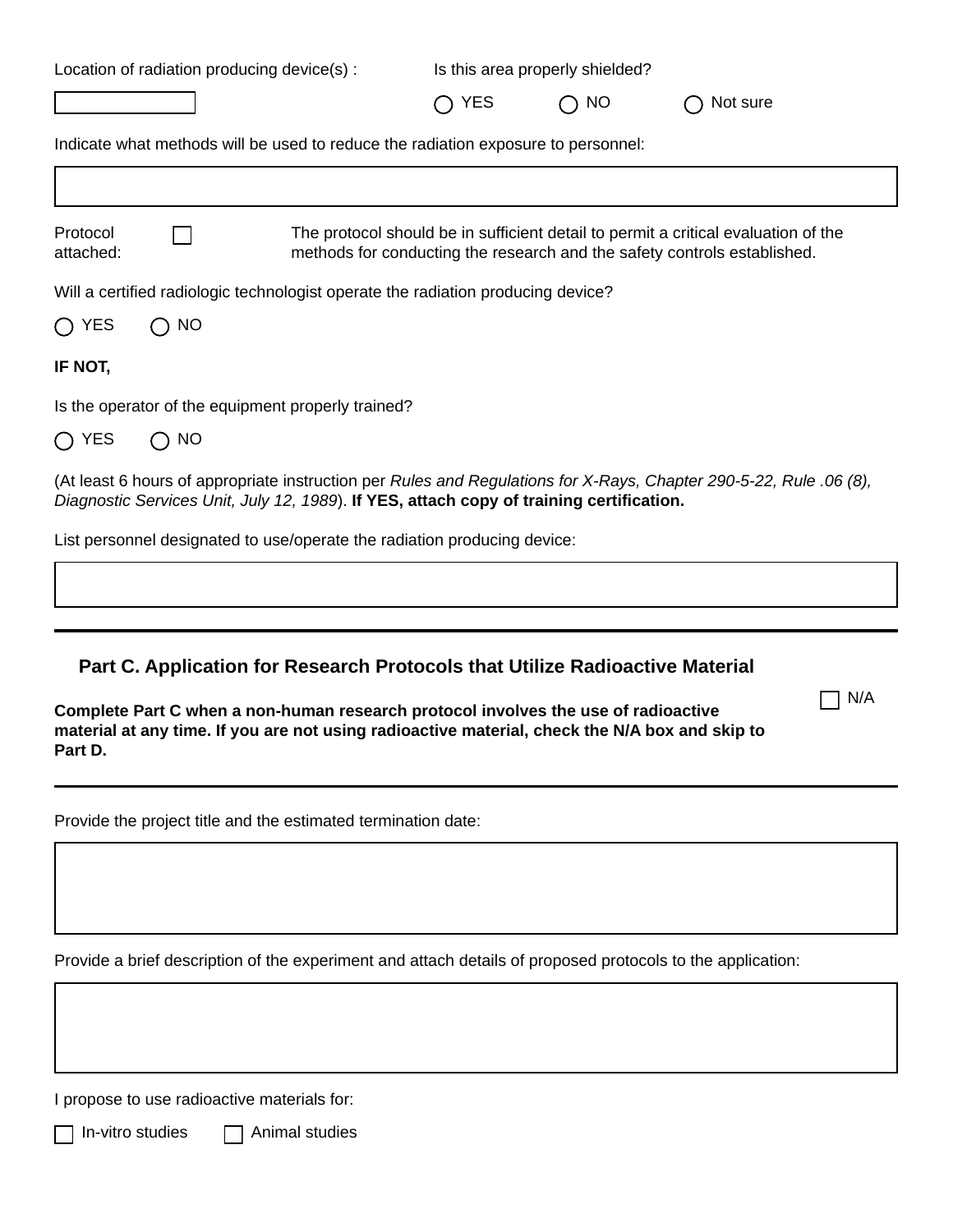I propose to use the following radioactive material:

| Radionuclide: | <b>Chemical Form:</b> | Physical form:        | <b>Requested Possession</b><br>Limit (mCi): |
|---------------|-----------------------|-----------------------|---------------------------------------------|
|               |                       |                       |                                             |
| Radionuclide: | Chemical Form:        | <b>Physical Form:</b> | <b>Requested Possession</b><br>Limit (mCi): |
|               |                       |                       |                                             |
| Radionuclide: | Chemical Form:        | <b>Physical Form:</b> | <b>Requested Possession</b><br>Limit (mCi): |
|               |                       |                       |                                             |

Typical activities used (mCi uCi) or on a daily basis:

Maximum activities used for special operations (i.e. iodinations, dilutions). If a stock solution of a radionuclide is to be diluted or separated into aliquots, describe the following in detail: (1) method of dilution, (2) subsequent aliquot amounts, (3) and the facility where this is to be done-room, hood, etc. All containers must be properly labeled radionuclide, amount, when used, who, etc. Describe subsequent labeling procedures indicating (1) what is to be labeled, (2) how it is to be accomplished, (3) where it is to be used, and (4) assay procedures to be used. (Attach additional pages as necessary.)

Justify your requested possession limit for each isotope based on above description of typical and maximum use:

Describe equipment available for protection of workers from radioactive contamination and from external radiation fields (i.e. tabletop shields, lipped trays, etc.):

| Will the experiment generate gases<br>or vapors?                        | If yes, describe:                                                                                                |
|-------------------------------------------------------------------------|------------------------------------------------------------------------------------------------------------------|
| $\bigcap$ YES<br>$\bigcap$ NO                                           |                                                                                                                  |
| Will steps be taken to trap and<br>collect radioactive vapors or gases? | If yes, describe:                                                                                                |
| <b>YES</b><br>NO                                                        |                                                                                                                  |
| Will there be any vapor/gas release<br>to the environment?              | If yes, provide quantitative upper limit for each release as well as<br>yearly total (Approval by RSO required). |
| YES<br>NO                                                               |                                                                                                                  |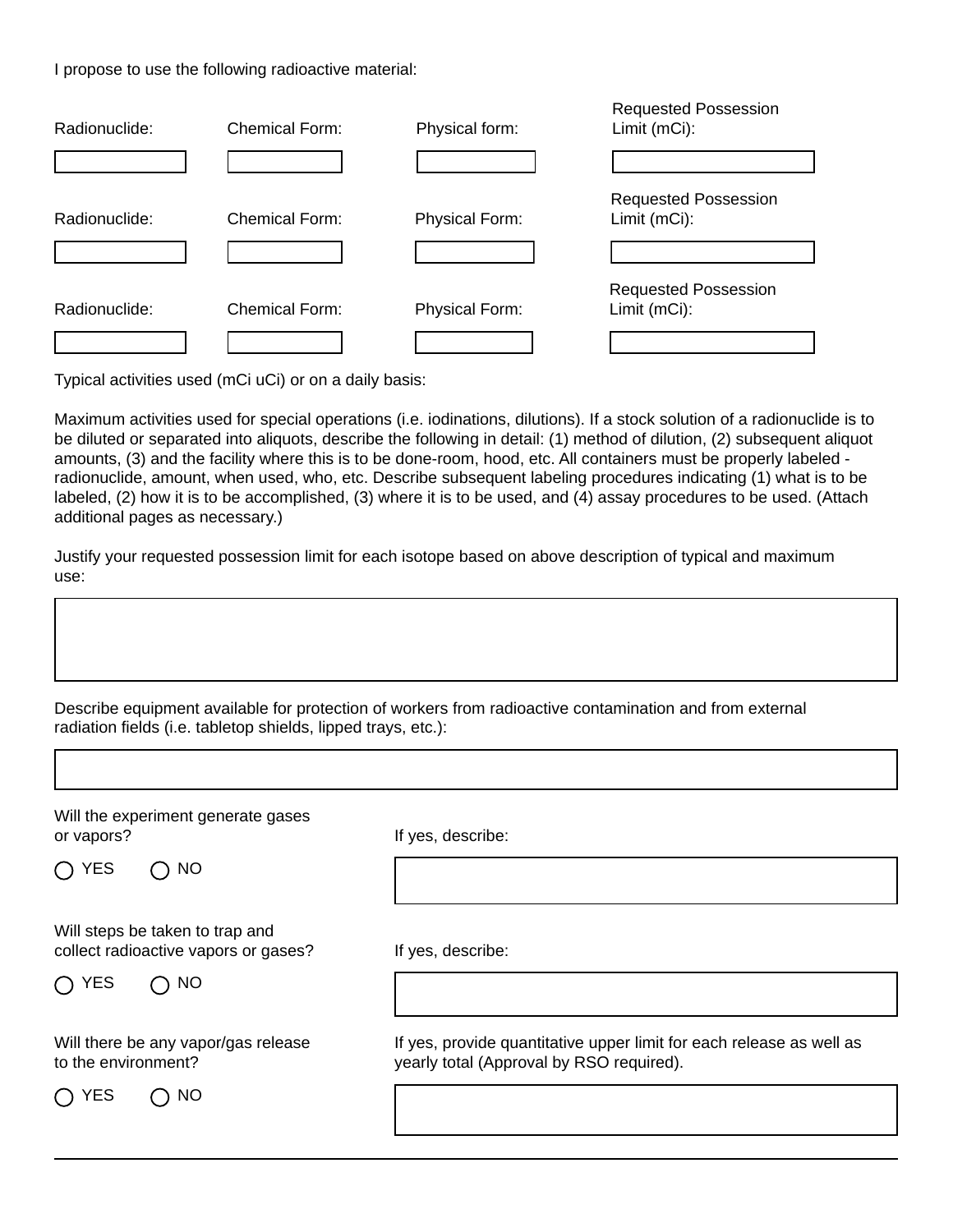**Radioactive waste**; Check applicable categories. If item is not checked, it will be understood that no such waste will be generated.

| Solid Waste                                        | Describe waste container(s) to<br>be used in laboratory: |                                                   |                                          |                                                                                                                                                      |
|----------------------------------------------------|----------------------------------------------------------|---------------------------------------------------|------------------------------------------|------------------------------------------------------------------------------------------------------------------------------------------------------|
| Non-hazardous liquid scintillation vials           |                                                          | Approximate<br>number per month:                  | of scintillant:                          | State supplier and product name                                                                                                                      |
| Hazardous liquid scintillation vials               |                                                          | Approximate<br>number per month:                  |                                          | (Approval by RSO required.) Note:<br>Disposal costs are assessed to<br>the Principal Investigator.                                                   |
| <b>Bulk liquid</b>                                 |                                                          | Approximate<br>monthly volume:                    | criteria for disposal?<br><b>YES</b>     | Will bulk liquid meet EPA/RCRA<br>NO                                                                                                                 |
| Radioactive animal carcasses                       | per animal:                                              | Maximum activity                                  | Maximum specific<br>activity by isotope: |                                                                                                                                                      |
| Maximum number of<br>carcasses per week:           | Average weight<br>per animal:                            | Expected number of<br>carcasses per year:         |                                          | Estimate freezer<br>capacity required:                                                                                                               |
| Other radioactive<br>contaminated biological waste |                                                          | biological description, and storage requirements: |                                          | Characterize the waste by activity, isotope, maximum specific activity,                                                                              |
| Disposal by radioactive decay                      |                                                          |                                                   |                                          | If the waste will be stored in your lab for the purpose of decaying to a<br>non-radioactive level before transfer to RSO, describe storage facility: |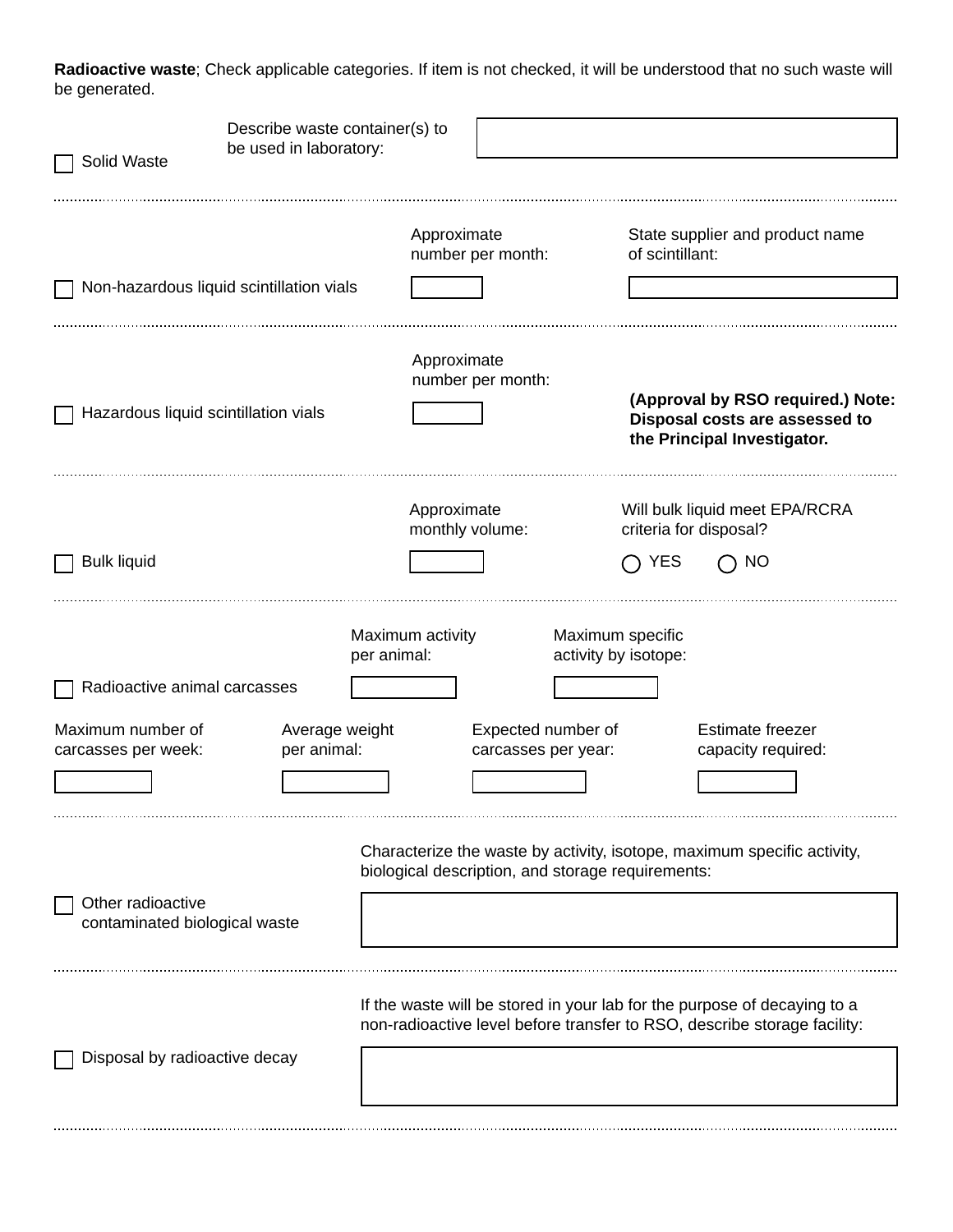Mixed waste (Radioactive waste that includes chemical, biological, or hazardous waste.) Note: Mixed waste disposal costs are assessed to the Principal Investigator.

Mixed waste (i.e. carcinogenic, infectious, explosive, etc.) may present handling problems for the RSO staff, and may also require prior clearance with the commercial rad waste disposal facility. Describe nature of hazard and precautions/procedures to be used to identify, package, and safe handling of the material. (**All waste containing biohazards must be detoxified before it is transferred to Radiation Safety.**)

Will radioactive material be used for in-vivo animal experiments?

| כ⊐ז ( )<br><b>IVU</b>                                        |                                              |                                                     |
|--------------------------------------------------------------|----------------------------------------------|-----------------------------------------------------|
| Types of animals to be used:                                 | Activity to be administered:                 | Route of radionuclide administration                |
|                                                              |                                              |                                                     |
| What fraction of the radioactivity will present in:          |                                              |                                                     |
| air<br>urine<br>feces                                        | carcass                                      |                                                     |
|                                                              |                                              |                                                     |
| Maximum number of radioactive<br>animals housed at one time: | Where will radioactive<br>animals be housed? | How long will the animals<br>contain radioactivity? |
|                                                              |                                              |                                                     |

I am familiar with the Radiation Safety Guide requirements for handling radioactive animals.

 $\bigcap$  YES  $\bigcap$  NO

YES NO

Identify any other procedures under this protocol that involve hazardous operations or present special problems (i.e. grinding, work with loose powders under mechanical agitation, potential for large energy releases, plant studies). Give sufficient detail on methods of use of radioactive material to provide a basis for an evaluation of health hazards and contamination potential.

List all the rooms where radioactive materials will be used or stored.

Attach a diagram of each room indicating the locations of radionuclide use, desks, fume hoods, hot sinks, storage areas, and radioactive waste storage. State if lab is lockable.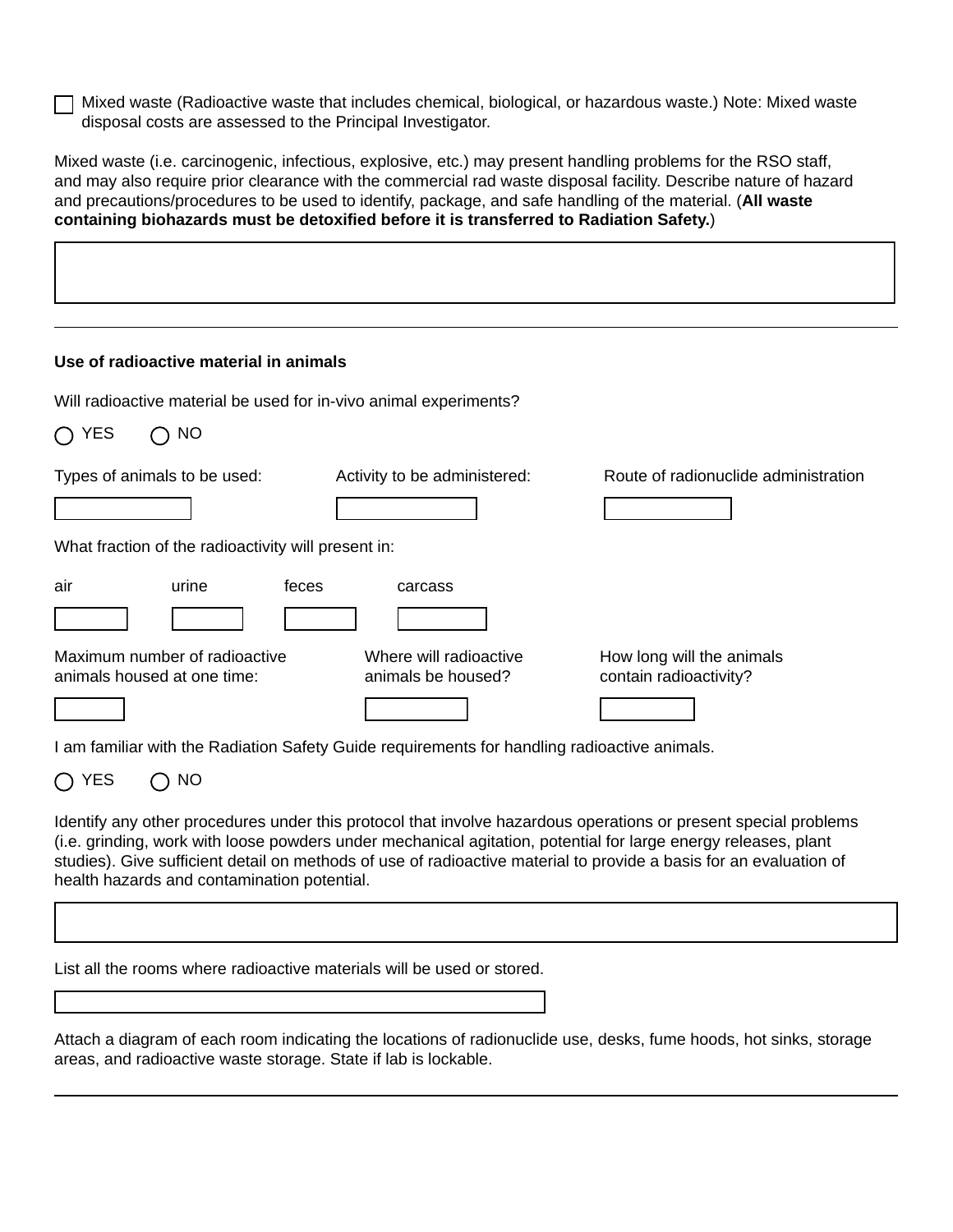### **Laboratory surveys and portable survey instruments.**

List portable survey instruments available:

| Make/Model/Serial #:                               | Type (e.g. GM, Nal): | Instrument Owner:                                                                                                                                                                                                           |
|----------------------------------------------------|----------------------|-----------------------------------------------------------------------------------------------------------------------------------------------------------------------------------------------------------------------------|
|                                                    |                      |                                                                                                                                                                                                                             |
| Make/Model/Serial #:                               | Type (e.g. GM, Nal): | Instrument Owner:                                                                                                                                                                                                           |
|                                                    |                      |                                                                                                                                                                                                                             |
| Make/Model/Serial #:                               | Type (e.g. GM, Nal): | Instrument Owner:                                                                                                                                                                                                           |
|                                                    |                      |                                                                                                                                                                                                                             |
| Radionuclide storage facilities.                   |                      |                                                                                                                                                                                                                             |
| Located in lab?                                    | If NO, where?        |                                                                                                                                                                                                                             |
| $\bigcap$ YES<br><b>NO</b>                         |                      |                                                                                                                                                                                                                             |
| Type of storage unit:                              |                      |                                                                                                                                                                                                                             |
| Refrigerator or Freezer                            | Cabinet              |                                                                                                                                                                                                                             |
| Other                                              |                      |                                                                                                                                                                                                                             |
| must be locked or the storage unit must be locked. |                      | How is radioactive material secured against unauthorized removal (e.g. lockable storage cabinet, room locked<br>after work hours)? When the Principal Authorized User or authorized lab personnel are not present, the door |

Where will sealed sources normally be located, and where will they be when not in use?

#### **Participating Personnel.**

List the persons who will work on this project:

Is radiation safety training current for the PAU and all participating personnel?